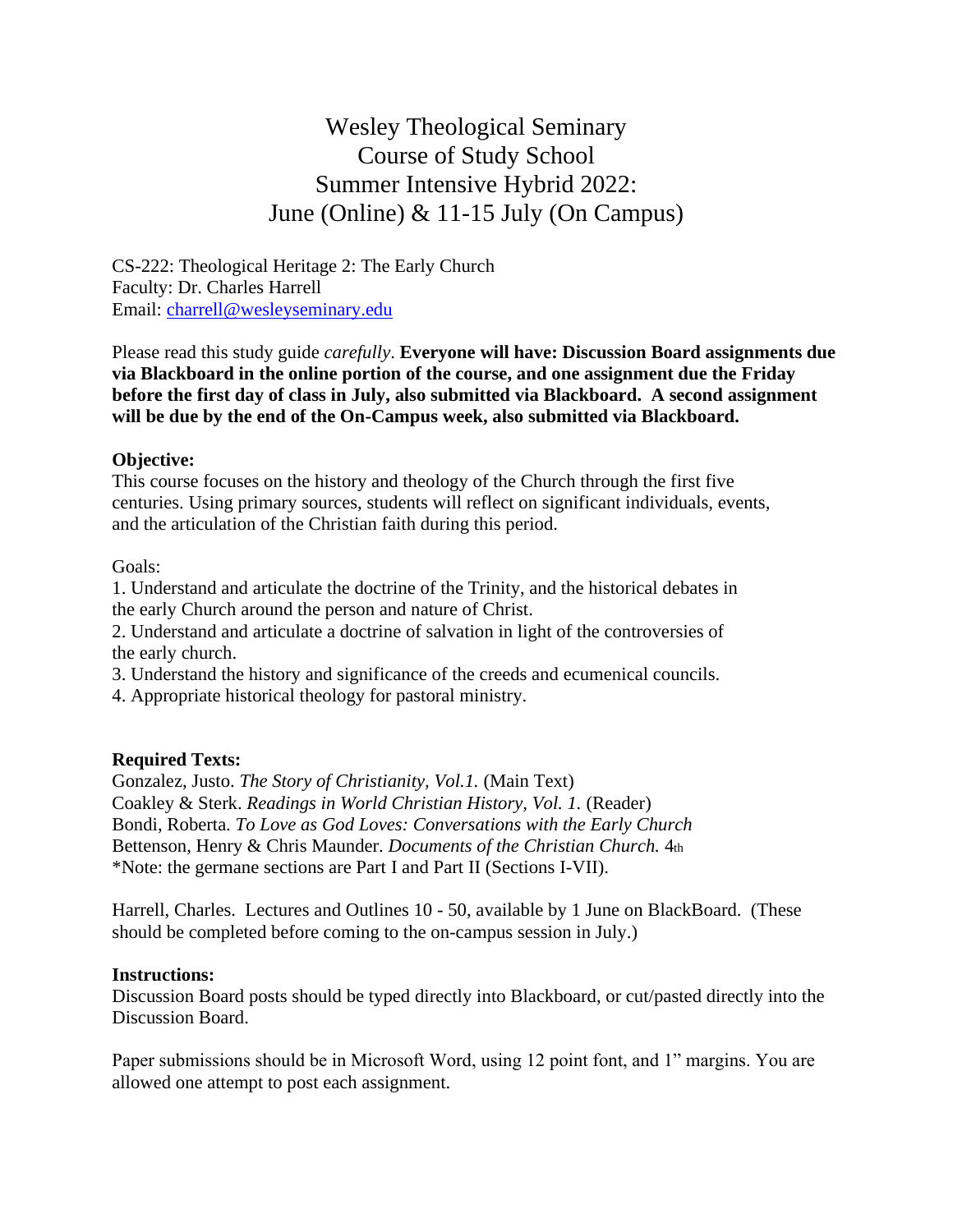# **Written Assignments:**

# **Part I. Online, June - July**

# **Section One: (5% of total grade)**

Write a reflection based on Roberta Bondi's book, *To Love as God Loves.* Pick one of the defining categories she lists ("Love", "Humility", "Compassion", "Prayer", "God"), and discuss in approximately 500 words (= about 2 pages of text) *why* it is a defining category for the theology of the early Church, and whether / how it continues to be important in the modern context.

This discussion should be posted to the Discussion Board on Blackboard by **11:59 p.m. Friday, 1 July 2022.**

# **Section Two: (25% of total grade)**

From the following lists, choose two persons (list 1), two events or places (list 2), and two movements or heresies (list 3) on which to write a Discussion Board post of approximately 500 words (= about 2 pages of text). Your essay should indicate the following:

- (A) When (and if appropriate, where) was this person, event, or movement?
- (B) What was its significance at the time?
- ( C) What is its significance in the wider scope of the history of Christianity, and why does it matter (if it matters) for the Church today?
- (D) Name at least two significant documents that deal with the event or movement (or, in the case of a person, that s/he wrote or in which s/he is a significant reference) ?

These posts are due on Blackboard by **11:59 p.m. Friday, 8 July 2020.**

In addition, on the movements or heresies (only), write one response post to another student's post. (Your response does *not* have to be on a heresy/movement you wrote on; however, you will have to post your discussion posts before you can respond to others'.)

Discussion posts and response posts are not just reactions or "sermonettes"; they are to be critical thinking reflecting on the texts, and on other students' posts. Response posts should be approimmately 200 words (about ½ to 2/3 page) in length, and are both due by **11:59 p.m. Saturday, 9 July 2020.**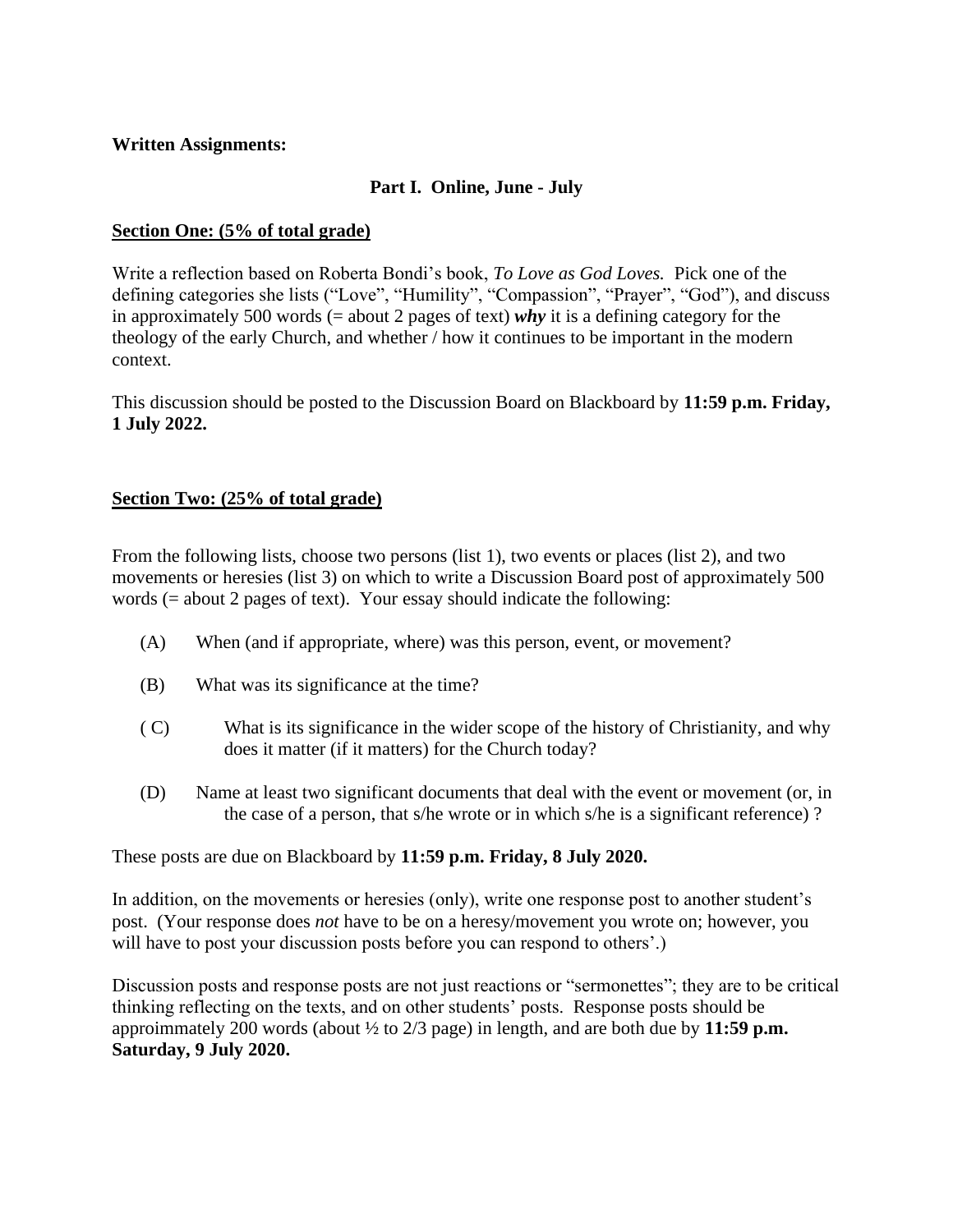#### List One: People

Alopen\* Ambrose of Milan Anselm of Canterbury Antony\* Athanasius of Alexandria Augustine of Hippo Basil of Caesarea Bede the Venerable\* Constantine I (the Great) Cyprian Gregory of Nyssa Ignatius of Antioch Jerome John Chrysostom Julian of Norwich\* Justinian Monica\* Origen Pachomius\* Perpetua & Felicitas\* Pliny the Younger Polycarp Tertullian Theodora (Empress)\* Theodore of Mopsuestia Theodore the Studite Thomas Aquinas Valens\*

\*Note: You need mention only ONE document for this person.

#### List Two: Events / Places

Battle of Manzikert Battle of Tours (Poitiers) Council of Chalcedon (First) Council of Nicea Crowning of Charlemagne Egeria's Travels Fall of Western Roman Empire Great Schism Haghia Sophia Nicomedia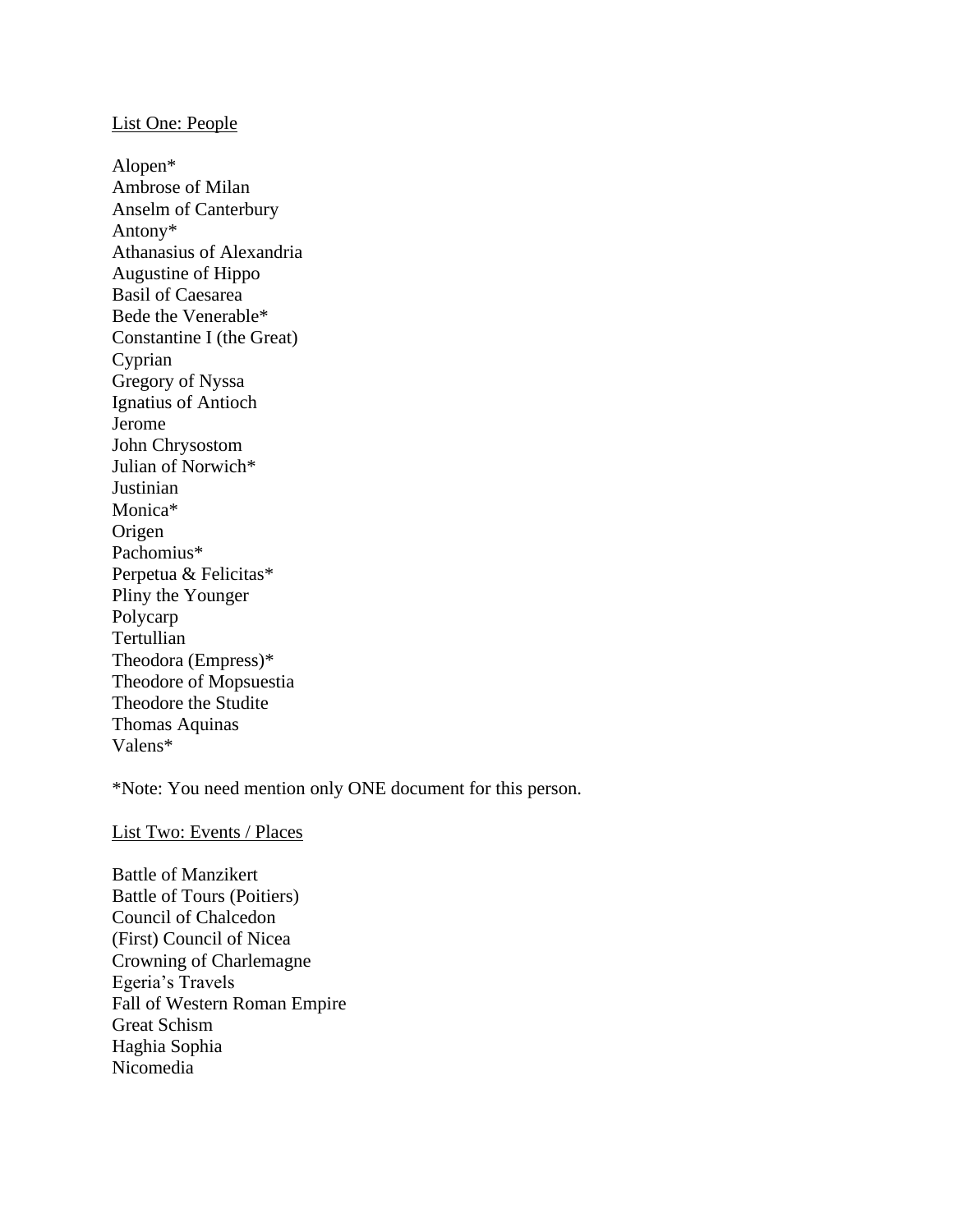# List Three: Movements / Heresies

Apollinarianism Apophatic theology Crusades Docetism Donatism Gnosticism Iconoclasm Manicheanism Monasticism Nestorianism Pelagianism Pillar saints (Stylites) Scholasticism Trilingualism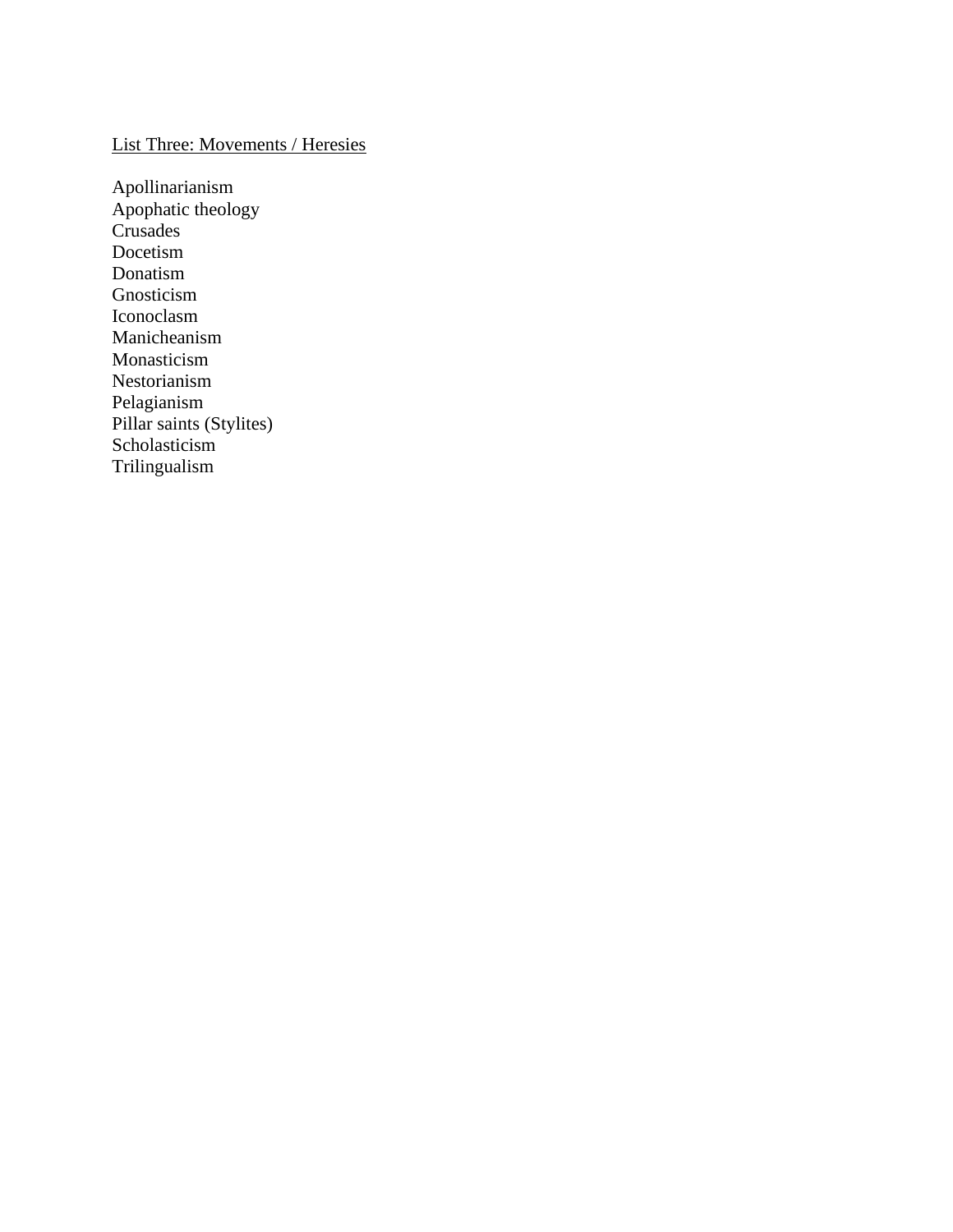### **Part II. During On-campus Session (July)**

### ANSWER IN ESSAY FORM (A) and (B), approximately 5 pages each. Due **11:59 p.m. Friday, 15 July 2020.**

#### A. Choose One (20% of total grade)

- 1. Much of early Christian theological development is taken up with christology: the doctrine concerning the Person and nature(s) of Christ. Trace an overview of christological discussions from the early days through the Council of Chalcedon, commenting on significant movements, heresies, councils and persons.
- 2. What was the significance of the iconoclastic controversy? Besides the obvious reference to figural art, what was this controversy really about, and how did it touch on Christian understandings of the nature of God incarnate?
- 3. Discuss the development of the understanding of the Eucharist. At a minimum, refer to: the *Didache*, Irenaeus, Radbertus & Ratramnus, and Thomas Aquinas.
- 4. While Christianity is today thought of as a "Western" religion, in the early days it was much more "Eastern" in its orientation and outreach. Discuss some of the early missionary efforts, with particular focus on Asia, Africa, and Britain.
- 5. Write about the rise of Islam and its implications for Christianity. Be sure to touch on the Crusades, iconoclasm, the Inquisition / Reconquista, and North Africa.
- B. Mandatory Question (20% of total grade)

Pick a topic that interests you, and develop a good, trenchant question to which you would like to have the answer. Research the question and develop an answer as an essay. Be sure to state why you think the question is important. You will be evaluated on how good the question is (33%) and the quality of the response (67%). The question and answer must lie principally in the period between AD 50 and AD 1517.

#### **Part III. Final Exam**

Each student will be required to complete the online Final Exam following the end of the oncampus portion of the course. It will be available via Blackboard, and is due by **11:59 p.m. Saturday, 16 July 2020.** The Final Exam is worth 20% of the total grade.

Failure to complete an attempt on the Final Exam will result in a failing grade for the course.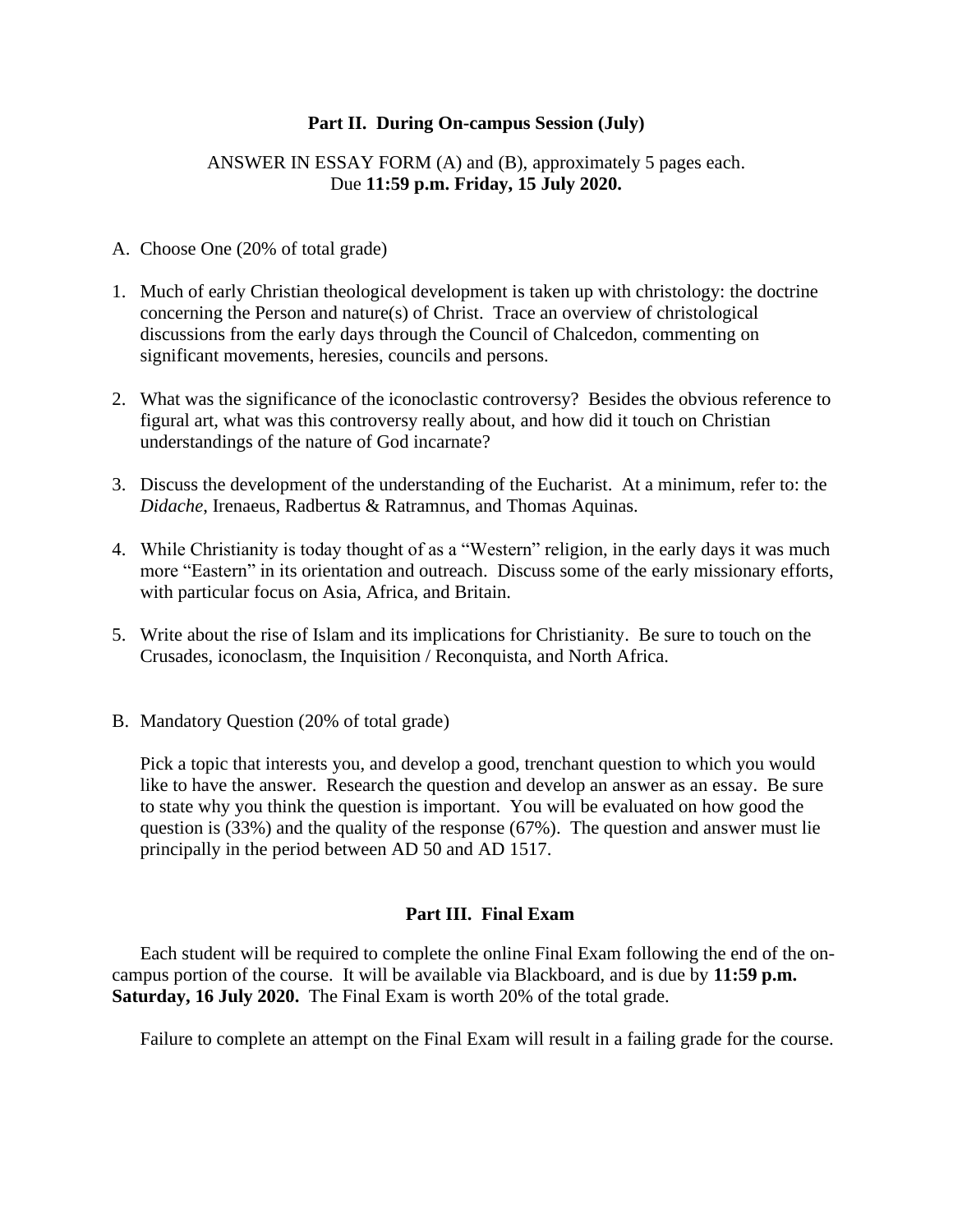**FINAL NOTE: Class participation makes up 10% of the total grade. The grade breakdown is therefore as follows:**

|                                    | I. Online Assignments:         | 30%  |
|------------------------------------|--------------------------------|------|
|                                    | <b>Section One: 5%</b>         |      |
|                                    | Section Two: 25%               |      |
|                                    | II. On-Campus Week Assignment: | 40%  |
|                                    | Section A: 20%                 |      |
|                                    | Section B: 20%                 |      |
|                                    | <b>III. Final Exam:</b>        | 20%  |
| <b>Attendance / Participation:</b> |                                | 10%  |
|                                    | <b>TOTAL:</b>                  | 100% |

# **Grading:**

The instructor assumes that everyone in the class is capable of the work required to receive a "B" grade for each assignment. The following interpretations of the meaning of each grade have been developed to help class members review their work to identify strengths and problems.

A "B" means that the basic elements of the assignment have been faithfully included, the argument is internally coherent, and clearly articulated.

A "B+" means the assignment is also well crafted.

An "A-" means that the assignment is not only well crafted, but it also probes the issues with considerable insight.

An "A" means the assignment is well crafted, reveals considerable insight, and moves beyond the range of the student's prior knowledge to begin to construct new perspectives and meanings for the subject. In other words, it shows the student's imagination at work; it has a creative edge.

A "C+" means that the assignment lacks clarity or focus, tends to reveal more the writer's opinions than the results of the writer's analysis, and lacks reflective insight into the issues being discussed.

A "C" means that the assignment does not move beyond the reporting of information from readings and/or class discussions to engaging them with issues being discussed; it may indicate inappropriate or misuse of data and readings.

A "C-" means that despite some moments of focused discussion and insight, major gaps exist in the development of the argument or discussion.

An "F" means the individual needs to see me immediately.

**Grades will be reduced a step (e.g. from B to a B-) for all assignments submitted after the time they are due,** and up to a full letter grade per day for any assignments 24 hours past due.

### **Inclusive Language**

In both oral and written contributions to the course, students are expected to be conscious of the power of language in theology. Inclusive language respects both gender and racial